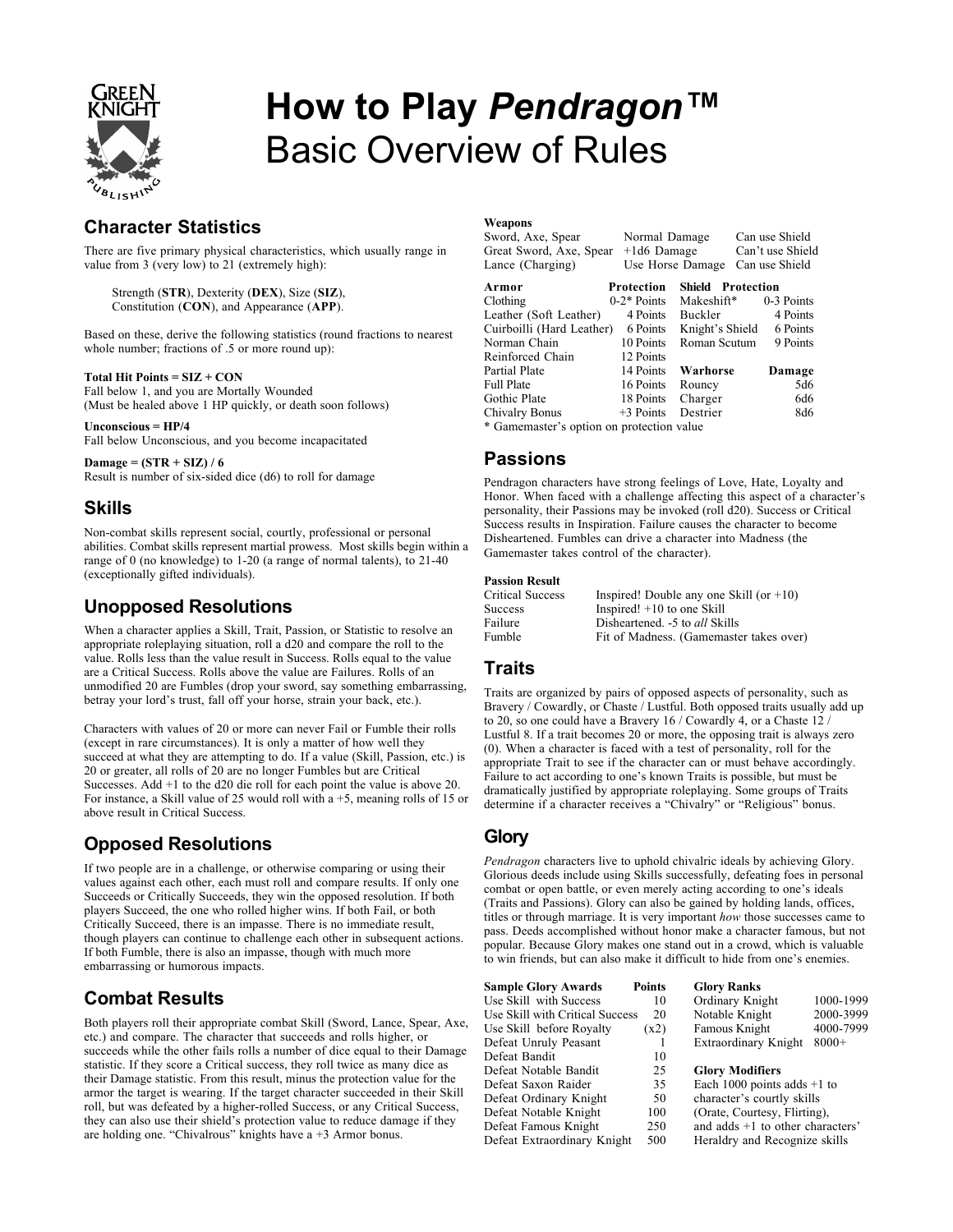

# **How to Play** *Pendragon™* Demonstration Summary

## **The Encounter**

This is a typical encounter in *Pendragon*: a knight is riding through the forest along the King's Road, when he is challenged by an opposing knight to a potentially deadly duel. This summary is for prospective customers or new players to introduce them to the basic rules and concepts.

Tell the player they are a knight in King Arthur's Britain, and hand them the card for Sir Caradoc. You will be the gamemaster, so review the Blue Knight card. Explain Caradoc was travelling from Eboracum (York) on his way to Camelot for a tournament when he happens upon a bridged stream. Beyond it is a knight's pavillion (a large, ornate tent), with a pair of fine warhorses tied to a tree and a shield hanging from a tree limb. A squire stands on the bridge, holding his hand up for Caradoc to stop. The knight himself is not visible, but may be within the pavilion.

Ask the player to roll Heraldry to recognize the coat of arms from the squire's surcoat or the shield hanging in the tree. (Secretly add +5 to his skill for the knight's 5,000 Glory). If he succeeds (rolls less than 12), tell the him Caradoc has never seen or heard of this knight's arms, but from the fleur-de-lis, it is obvious he is French. If they Critically Succeed (roll 12 exactly), they would know by the flower and the crowns this knight likely serves the French King Claudas himself, and is even perhaps a relative!

## **"Hold Sir Knight!"**

Ask the player if they will hold, as the squire is asking. If the player wants to flee or force a way across (riding past or riding down the unarmored squire) ask the player to reconsider such unchivalrous behavior. If they persist, have the player roll their Cowardly or Cruel traits. If he fails, tell him Caradoc's ears burn red at the thought of fleeing or dishonorably attacking a mere squire, and he chooses instead to hold. If he succeeds, tell him to check the Trait, for word will get back to court of Caradoc's behavior. The event is over, as the squire shouts slurs of derision at the coward, or leaps from the bridge into the river as the knight rides past.

## **The Challenge**

If Sir Caradoc holds as asked, the squire calls out in French to the pavilion. Out of the tent comes a finely armored Blue Knight, who reaches for his shield, and mounts a warhorse. The squire tells Caradoc his lord has heard of the prowess of the British knights, and wishes to see if they are indeed worthy of their reputation. He must fight his lord knight to the best of three charges of the lance, and three sword blows given on foot. This is the condition before any knight may pass the bridge.

Point out to the player this does not necessarily mean a fight to the death, though the weapons are not rebated, and it looks unlikely this strange knight will be pulling his blows. It may result in grievous wounds, or even death, or it might be rather bloodless, depending on Caradoc's skill and luck.

The squire assists his lord by leading his warhorse by the bridle across the bridge to a field of grass nearby. The Blue Knight himself is silent. Any attempt at dialogue by Sir Caradoc is answered by the squire. Explain, out of character, knowing another knight's identity was often thought to be a key to defeating him, and so keeping one's name secret was often a tactic to rattle an opponent's nerves. Revealing one's identity was often a condition to accept surrender or show friendship. When both knights are in position, the squire withdraws to a position to signal both to charge.

## **Three Jousts with a Lance**

Each knight must make three opposed Lance skill rolls. Caradoc has a 15 skill; the Blue Knight has an 18. Each round, determine the skill roll result, roll damage, and subtract the target's armor. Both knights are on Chargers, so both roll 6d6 damage. Both wear Full Plate and both are "Chivalrous"

knights, so both subtract 19 points of damage (Armor 16 + Chivalry Bonus 3), or 25 total if they succeed and get their shield (+6) up.

#### **Example:**

*Caradoc spurs his horse forward, and rolls an 11, but the Blue Knight rolls a 12, barely beating him! The Blue Knight rolls 6d6 for damage and scores a pitiful 18. This does not even scratch Caradoc, and the British knight shakes the glancing blow off easily.*

*In the next charge, Caradoc rolls a 13, succeeding, and the Blue Knight rolls a 20 -- a fumble! Caradoc rolls 24 points of damage, and the Blue Knight's armor does not stop it all (only 19 points), nor does he get to use his shield. He takes a 5 point wound. In addition, the gamemaster rules the Blue Knight's saddle girth bursts with the blow, throwing him to the ground. The gamemaster rolls 1d6, and the Blue Knight takes 6 more points of damage, landing with an loud "Oooff!"*

*The squire runs to his lord. The Blue Knight waves him off, telling him to quickly fetch the saddle from the second warhorse. After a short break, the Blue Knight remounts and faces Caradoc for a last charge. Caradoc rolls 12, but the Blue Knight rolls 14, again landing the best blow. Against 27 damage, Caradoc gets to subtract 25 points for his Armor (14), his Chivalry Bonus (3), and Shield (6), so takes a 2 point wound. Though Caradoc landed the best blow during the joust, he recognizes he was scored against twice by the Blue Knight. So far, no one has proved outright superiority, but by the rules of the contest the Blue Knight is nominally ahead.*

#### **Three Blows of the Sword**

Assuming neither has been incapacitated, both knights then both dismount to fight on foot for three more rounds, this time using Sword skill. Both knights have a skill of 16. For damage, they use their own Damage rating. The burly Caradoc has 6d6. For the smaller Blue Knight, this is only 5d6.

#### **Example:**

*Sir Caradoc is a giant of man. His shadow falls on the Blue Knight like a cloud upon a lake. Both maneuver about each other for a few breaths, then unleash themselves with fury at each other.*

*Caradoc rolls an 11, and the Blue Knight rolls a 3.Caradoc scores only 21 points of damage, so his foe looks unfazed. Indeed, the Blue Knight turns the attack back at Caradoc. Rolling in the next round, Caradoc gets an 18 - failing! -- while the Blue Knight succeeds with a modest 5. Rolling 20 points of damage, Caradoc feels another slight wound for 1 point.*

*Both knights realize they are facing someone of near equal skill, though Caradoc feels much more comfortable facing this knight on foot rather than on horseback. They now take their time, for this is the last blow, and both wish to make it count. The Blue Knight succeeds again, rolling a 15 against Caradoc's 3. However, the smaller Blue Knight only rolls 5d6, getting an 18. Caradoc barely feels it at all, but hears the clang audibly.*

*At this point, the combat ends. The Blue Knight has won two of the lance charges, and two of three sword blows. The Blue Knight raises his sword in a salute of his worthy opponent. Caradoc, however, silently considers he could have taken him in a fight to the uttermost...*

## **Honorable & Glorious Endings**

Assuming neither has been incapacitated, regardless of who won or lost, the Blue Knight offers to befriend Caradoc as long has he has fought honorably. His squire uses his First Aid of 14 skill to tend to any wounds. The Blue Knight will say his name is Sir Norman St. Germaine, a knight ofthe French King Claudas' court. He would be glad to go to Camelot if Caradoc extends an invitation. If Sir Norman was defeated, he will also offer his second warhorse to Caradoc as an honorific gift.

Caradoc is awarded 25 points of Glory if he defeats this famous knight, or 250 points if he kills him.